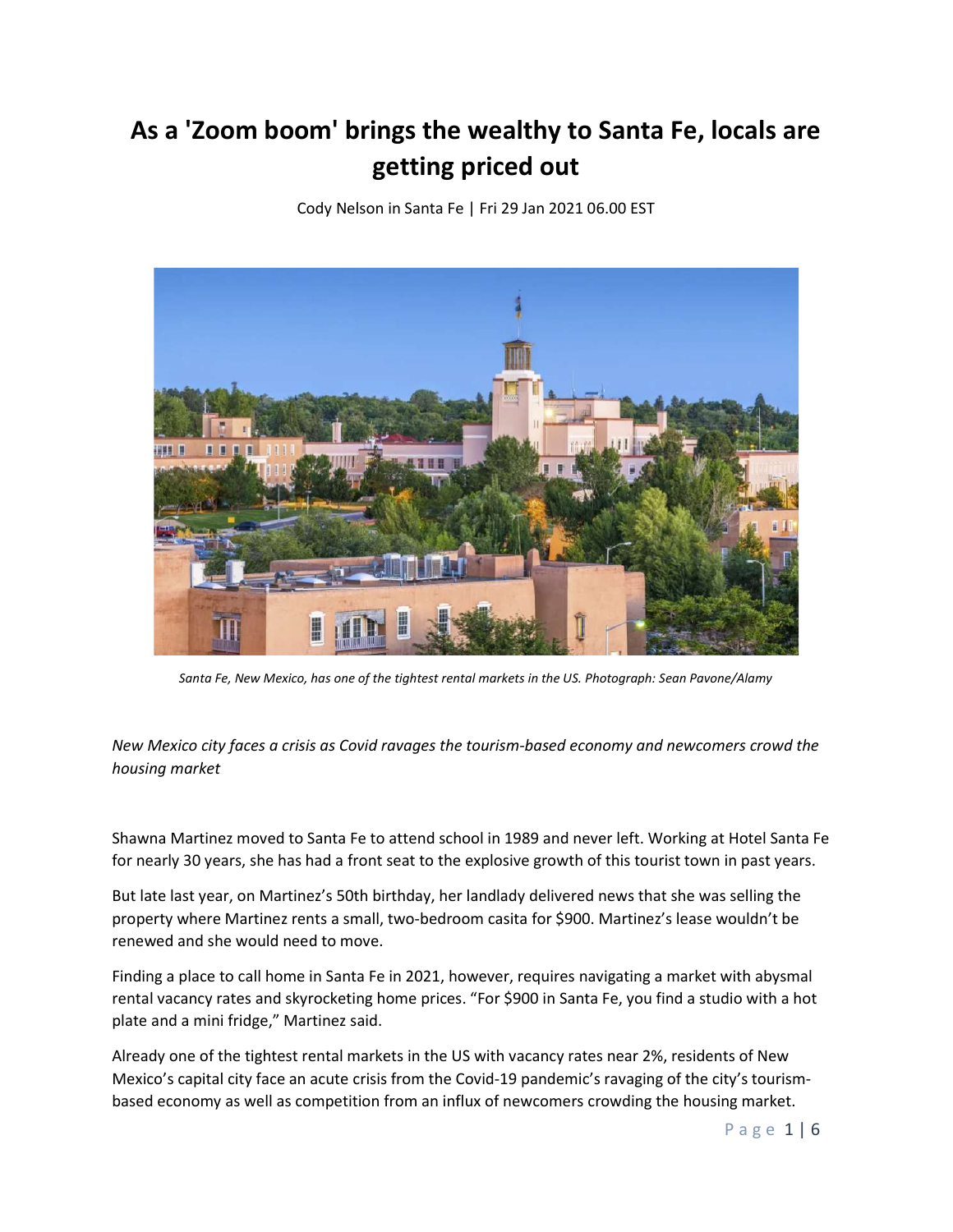The so-called Zoom boom has brought remote workers seeking to stretch their dollar in relatively affordable places, while gaining proximity to nature and open spaces, to small and mid-sized cities across the mountain west. But they are often forcing locals out of their home towns entirely, at times exporting their former cities' housing crises on to these mountain towns.



The pandemic has ravaged Santa Fe's tourism-based economy. Photograph: Found Image Holdings Inc/Corbis via Getty Images

As Santa Fe leaders assess options for addressing their housing crisis, activists and some policymakers say part of the solution may lie in making second-home owners and Airbnbs pay for the problems they helped create.

 "We have an obligation to see that people with less means are still part of the picture and are taken care of," said Signe Lindell, a Santa Fe city councillor and the mayor pro tempore. "And housing is a really basic need."

Lindell said Santa Fe has made some progress, with about 500 new or upcoming housing units affordable for people earning less than 60% of the area median income. However, she said, "my sense is that it's not nearly enough."

The Santa Fe area is short more than 7,300 rental units, according to the Santa Fe Association of Realtors' 2020 housing report. Between 2017 and 2019, the city's average rent topped \$1,000, the report found, an increase of nearly 12%. Average rents are likely even higher today.

Buying a home isn't feasible for many long-term residents, either. Last summer, as Santa Fe became a refuge for many wealthier remote workers to flee larger cities amid the pandemic, the county's median home price passed \$500,000 for the first time ever. The median household income in this city of 85,000 people was less than \$58,000, per 2019 census data.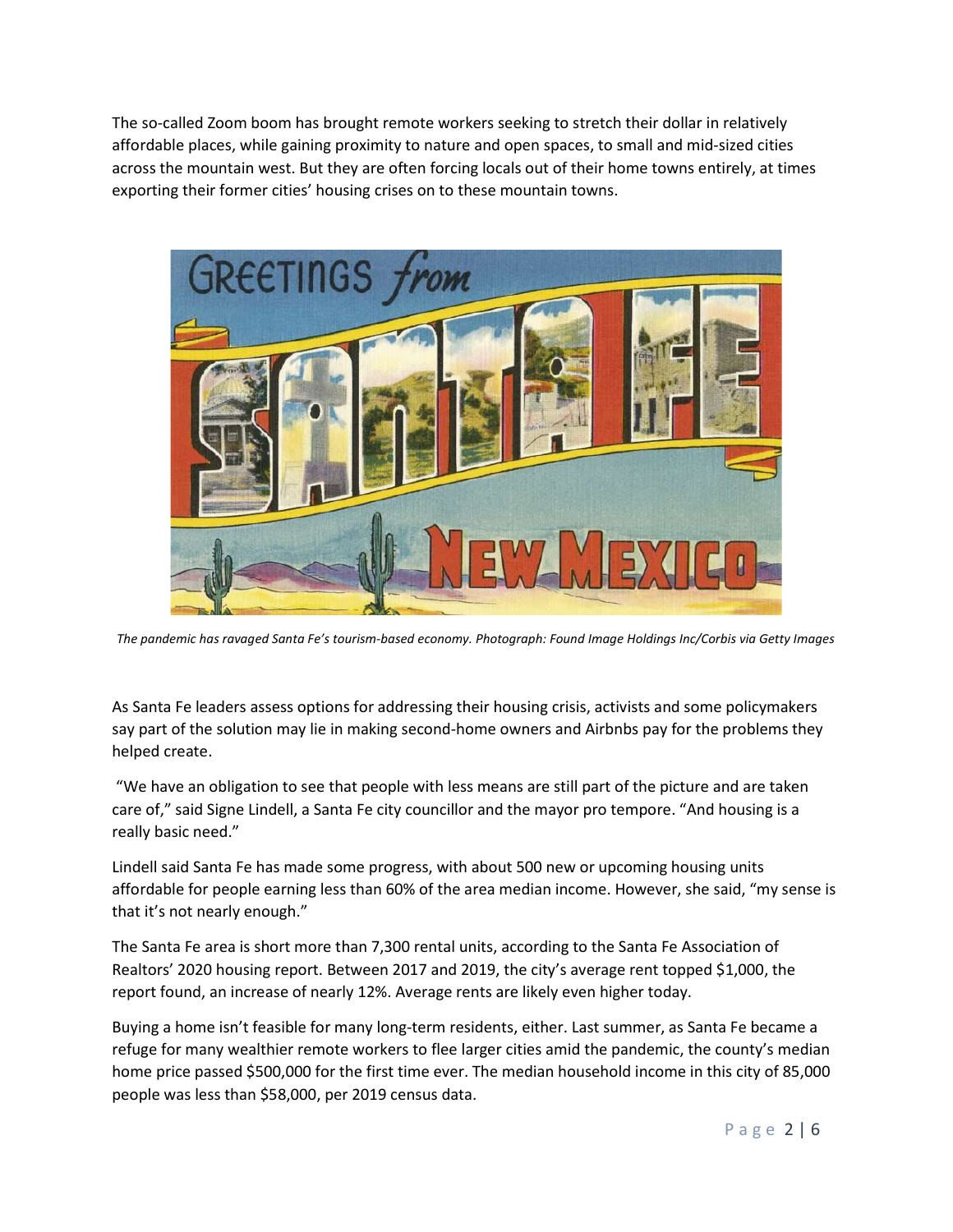

Santa Fe has seen an exodus of working-class residents. Photograph: Morgan Lee/AP

In addition to people buying second homes and displacing locals, the mass conversion of houses and apartments into Airbnbs and other short-term rentals in recent years has likely been responsible for about 20% of Santa Fe's housing cost increases, according to a 2019 study from Homewise, a housing organization. That year, there were more than 1,400 short-term rentals in the city, a number that was growing by 50% a year.

"It's upsetting because with people with money, people from California or Texas or wherever, come here and buy up the property and the homes," said Jolene Eustace, an artist and former Santa Fean who is hoping to return to the city if she finds an affordable place. "We don't have a chance."

One of the tools the city is eying as it looks for solutions is the Affordable Housing Trust Fund, a fund that helps with everything from rental assistance for low-income Santa Feans to affordable housing development to homeownership assistance.

Daniel Werwath, the executive director of New Mexico Inter-Faith Housing, has been a leading advocate for the housing trust fund and finding new ways to finance it. The trust, he said, helps insulate housing resources from changes in political priorities and market fluctuation like the economic crash caused by Covid-19.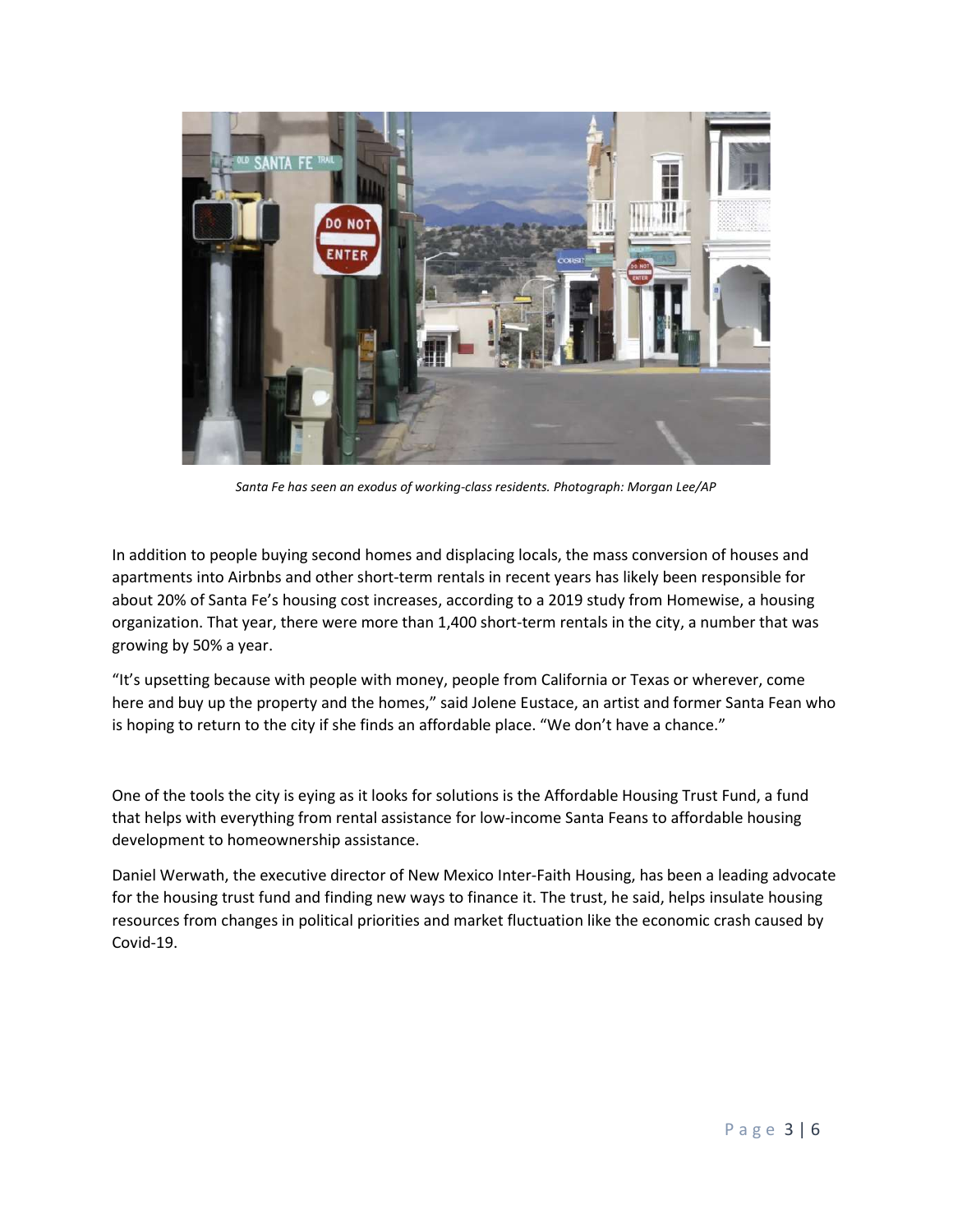

A central plaza and shopping district in Santa Fe. Photograph: Morgan Lee/AP

"I just keep thinking," Werwath said, "how would March of 2020 gone down differently if we had \$3m sitting there in our housing trust fund to just do immediate rental assistance?"

If housing advocates like Werwath get their way, the trust will soon get new funding mechanisms to reach that amount or more without making cuts to other city services.

Currently, the trust accrues much of its funding through fees paid by developers, which means its funding can dry up in times of economic downturn. The city of Santa Fe's affordable housing director, Alexandra Ladd, said diversifying how the trust is funded could help it become more useful.

"It's not a panacea, it's not going to end all of our problems instantly. But I think right now, what we struggle with is that the trust fund has various revenue sources, but they all depend on development," Ladd said. "And so, right [now], coming out of a recession, there's no development, so there's no revenue."

A new report from the Santa Fe Housing Action Coalition, of which Werwath is a leader, found millions of dollars annually of new potential funding sources for the trust. One is adding a real estate transfer tax, which could bring the trust more than \$1.5m a year. Attaching a small fee to property taxes could bring over \$1m annually, the report said, and is a change the city council alone could enact.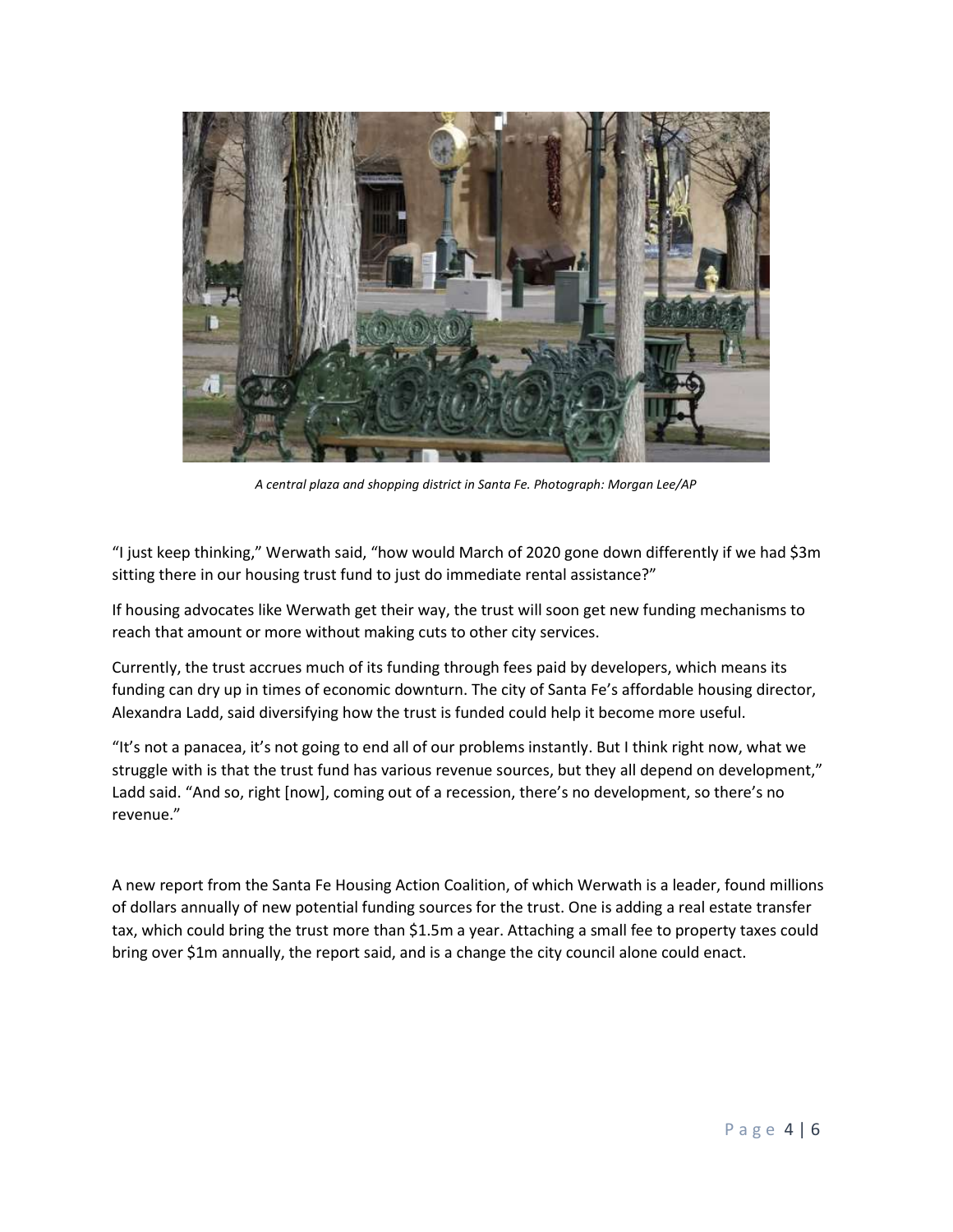

The Zoom boom has brought remote workers seeking to stretch their dollar in relatively affordable places such as Santa Fe. Photograph: Ben Ramos/Alamy

The coalition also explicitly addresses tourism and second-home owners in its report. It suggests removing the state's 3% cap on property taxes for second homes as well as pulling some money made on short-term rental taxes and fees to the trust. Given that Airbnbs and the like have been a major contributor to Santa Fe's inflating housing costs, the report notes, such a funding mechanism would likely have broad support from the public.

Funding the trust is an investment that more than pays for itself, advocates say. Ladd gave the example of someone taking out \$150,000 or more in loans to buy a home after receiving down payment assistance from the trust. But without that help putting down money, she said, they wouldn't have been able to get the mortgage in the first place.

"That's leveraging that kind of investment," she said. "It works out to be about for every dollar of local funds in a home buying situation, anywhere from \$14 to \$20 is leveraged to a private resource."

The trust can help attract private investment in larger developments, too, such as Siler Yard, a rental housing project that will add 65 affordable units, more than half of which will be reserved for families.